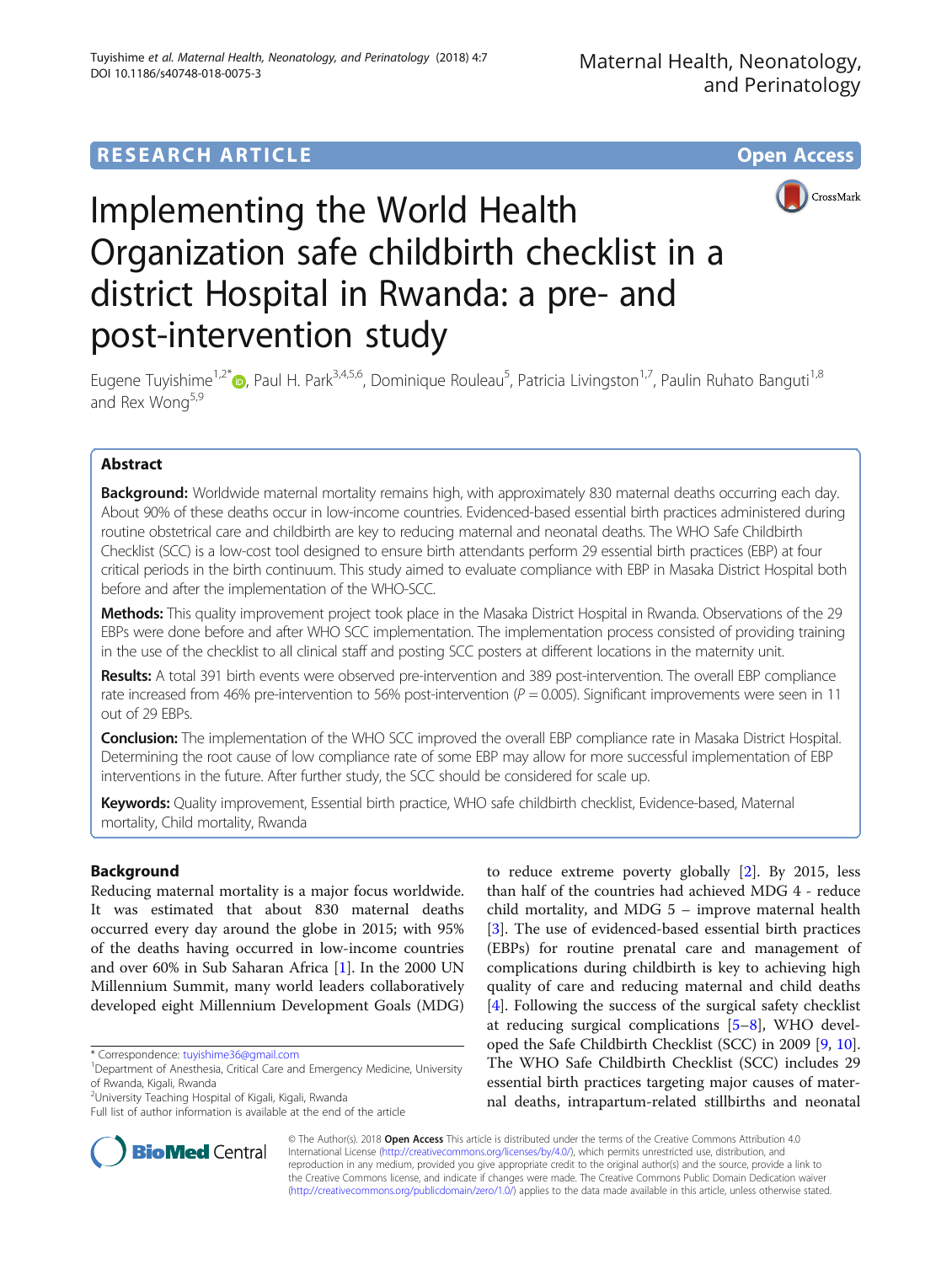deaths that occur in facilities around the world [[1\]](#page-5-0). This low-cost tool is designed to be accessible to birth attendants to ensure that timely, lifesaving practices are performed for every facility-based birth. The SCC is focused on care delivered for births at term gestation as these represent the overwhelming majority of births. The SCC is designed to address quality of care at four critical periods in the birth continuum: on admission to facility, at the time of pushing (or before cesarean delivery), soon after birth (within 1 h), and at discharge [[11\]](#page-5-0). Previous studies have shown that use of the SCC increases the compliance rate of EBP in low resources settings  $[12, 13]$  $[12, 13]$  $[12, 13]$  $[12, 13]$ . The use of the WHO-SCC has also been shown to contribute to the improvement of quality of care through three mechanisms: it serves as a reminder for the essential care practices; it is an advocacy tool for data collection and performance improvement; and it standardizes care so that every patient receives the essential components [[13\]](#page-5-0). A one-center study conducted in India showed an increase in the EBP compliance of 150% after the introduction of SCC [\[13](#page-5-0)]. Another study conducted in three hospitals in India showed improvements in 13 EBP [[14](#page-5-0)].

Rwanda has achieved the MDG 4 and MDG 5 and the maternal and neonatal mortality rates have decreased considerably. Between 2000 and 2015 maternal deaths were reduced from 1071 to 210 per 100,000 births, and neonatal death from 42 to 19 per 1000 births ([\[15](#page-5-0)]; World Bank, 2015). However, cost effective interventions remain needed in order to reach the Sustainable Development Goals (SDGs) of decreasing the maternal mortality rate to below 70 per 100,000 birth and neonatal mortality rate to below 12 per 1000 births by 2030  $[16]$  $[16]$ . To our knowledge one health facility in Rwanda has implemented the WHO SCC, but its effectiveness for improving EBP compliance had never been evaluated. In response to this need, our study evaluates the effectiveness of implementing the WHO SCC on EBP compliance in one district hospital in Rwanda. The results of this study could inform the scaling up of the SCC in other district hospitals in Rwanda.

## Methods

## Aim

This study aimed to evaluate the effectiveness of implementing the WHO SCC on EBP compliance in one district hospital in Rwanda.

## Setting

The study was conducted in Masaka District Hospital in Rwanda. The hospital has 35 maternity beds and offers both emergency obstetric care and caesarean deliveries. In 2016, the average hospital length of stay was 1 day after vaginal delivery and 3 days after cesarean section. Approximately 500 vaginal deliveries are performed

monthly. The maternity unit team includes eight physicians, 20 midwives and three nurses. Despite the large number of deliveries performed, the hospital had not adopted the WHO Safe Childbirth Checklist prior to our intervention.

## Study design

This study utilized a pre- and post-intervention design to evaluate the effectiveness of implementing the WHO SCC checklist on the compliance of essential birth practices.

The pre-intervention between January and February 2017 included a baseline assessment of the compliance on 29 EBP in the maternity service of Masaka District Hospital. Data was collected through observation by the data collection team over 14 consecutive day shifts  $(7 \text{ am } -7 \text{ pm})$  and 4 night shifts  $(7 \text{ pm } -7 \text{ am})$ . The data collecting team was comprised of the principal investigator, two midwives and two medical students. After receiving a 2-day training, the data collectors were assigned to observe and record the completion of EBP at the four different "pause points": 1) at admission (5 items), 2) before pushing and 1 min after delivery (11 items), 3) within 1 h post-deliver (6 items), and 4) within 1 h before discharge (7 items) (Table [1](#page-2-0)). Since the primary objective of this study was to observe the health care professionals' behavior toward EBP, not the health outcomes of individual mothers, we conducted four independent cross sectional sampling on different women at the four pause points. The same observations were repeated between March and April 2017 to collect data post-implementation of the WHO SCC. To ensure data quality, the principal investigator performed random observations and data collections 2 days per week and compared the results to those collected by data collectors. Feedback was provided to data collectors when needed.

## Sample

Women who were present at Masaka District Hospital maternity ward during the four pause points were included in the study. Mothers were excluded from the study if they declined or were unable to provide consent. Patients who had seizures, cardiac arrest, severe respiratory distress, hemodynamic instability, severe bleeding, and mental disorders were also excluded from this study.

#### Intervention

In February 2017, the principal investigator provided a 2 day training session on the implementation of SCC to all clinical staff and administrators at the maternity unit. The principle investigator also provided clear and open communication with staff so that they understood the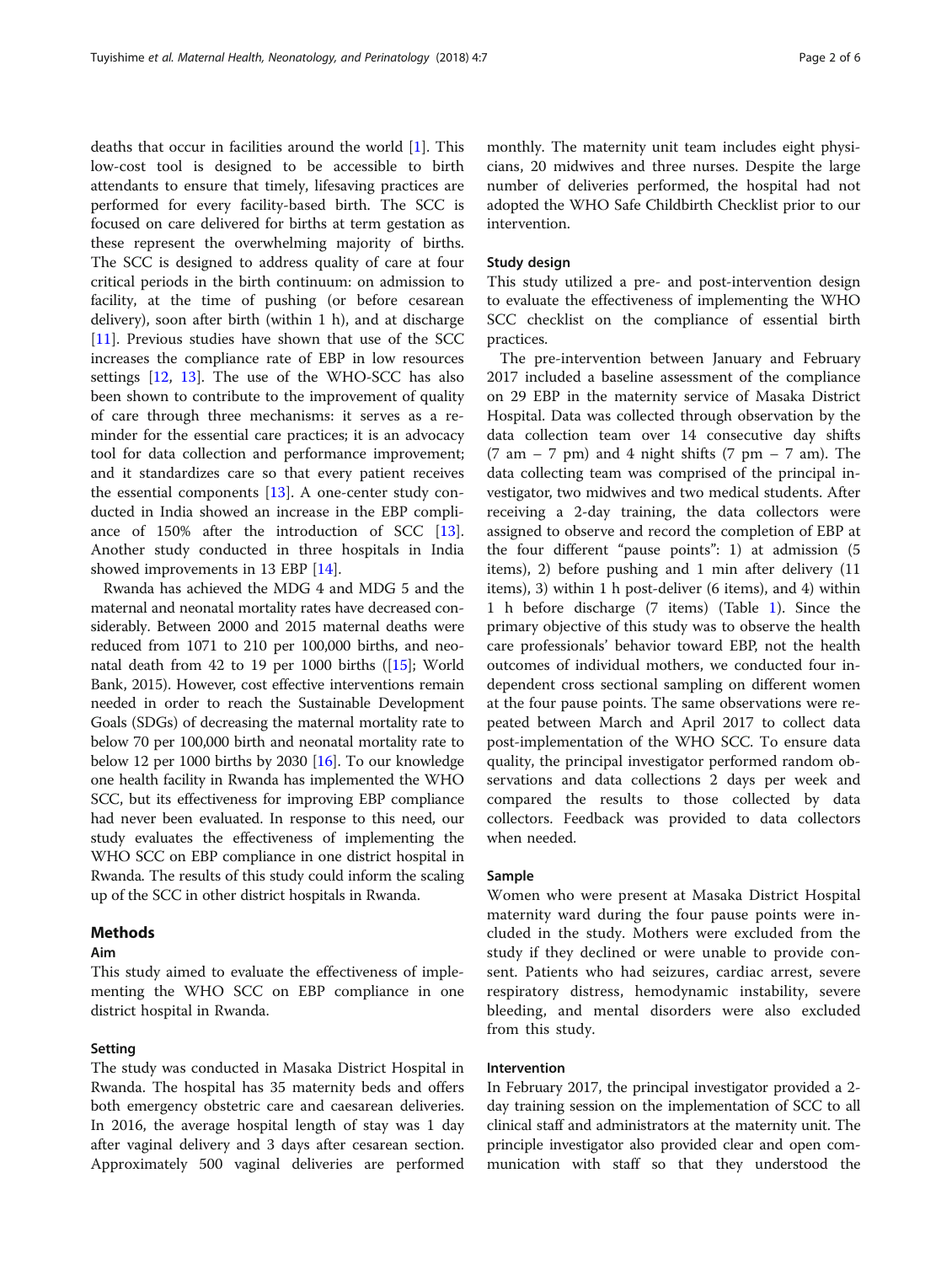| EBP                                                             | pre-intervention | post-intervention | $P$ -value              |
|-----------------------------------------------------------------|------------------|-------------------|-------------------------|
| Pause point 1. "On admission"                                   |                  |                   |                         |
| Observations (n)                                                | 106              | 95                |                         |
| 1. Appropriate referral                                         | 100 (100%)       | 100 (100%)        | 1.000                   |
| 2. Maternal temperature **                                      | 75 (70.8%)       | 51 (53.7%)        | $0.014$ **              |
| 3. Maternal blood pressure                                      | 90 (84.9%)       | 81 (85.3%)        | 1.000                   |
| 4. Partograph started                                           | 59 (55.7%)       | 45 (47.4%)        | 0.26                    |
| 5. Birth companion **                                           | $1(0.9\%)$       | 7(7.4%)           | 0.028                   |
| Average                                                         | 65 (61%)         | 56.8 (60%)        | 0.848                   |
| Pause point 2. "Before pushing and within 1 min after delivery" |                  |                   |                         |
| Observations (n)                                                | 92               | 98                |                         |
| 6. Water used to clean hands                                    | 22 (22.4%)       | 18 (18.2%)        | 0.483                   |
| 7. Soap used to clean hands                                     | 18 (18.4%)       | 17 (17.2%)        | 0.854                   |
| 8. Alcohol rub used                                             | 2(2%)            | 3(3%)             | 1.000                   |
| 9. Clean towel **                                               | 63 (64.3%)       | 84 (85.7%)        | $0.001$ <sup>**</sup>   |
| 10. Clean gloves used                                           | 100(100%)        | 100(100%)         | 1.000                   |
| 11. Clean scissors/ blade                                       | 88 (89.8%)       | 84 (84.8%)        | 0.392                   |
| 12. Clean cord ligature/tie **                                  | 58 (59.2%)       | 89 (90.8%)        | $< 0.001$ <sup>**</sup> |
| 13. Aspiration bulb or Mucus extractor                          | 66 (67.3%)       | 70 (70.7%)        | 0.646                   |
| 14. Clean pads for mother **                                    | 43 (43.9%)       | 61 (61.6%)        | $0.015$ **              |
| 15. Oxytocin                                                    | 76 (77.6%)       | 84 (84.8%)        | 0.206                   |
| 16. Birth companion present"                                    | $0(0\%)$         | 10 (10.2%)        | $0.002$ <sup>**</sup>   |
| Average                                                         | 48.7 (53%)       | 56.4 (58%)        | 0.591                   |
| Pause point 3. "Within 1 h after delivery"                      |                  |                   |                         |
| Observation (n)                                                 | 92               | 98                |                         |
| 17. Newborn weight taken**                                      | 76 (77.6%)       | 94 (94.9%)        | $< 0.001$ **            |
| 18. Newborn temperature                                         | $5(5.1\%)$       | $4(4.1\%)$        | 1.000                   |
| 19. Neonatal bag and mask prepared                              | 69 (70.4%)       | 69 (69.7%)        | 1.000                   |
| 20. Baby placed skin-to-skin**                                  | 48 (49.0%)       | 89 (89.9%)        | $< 0.001$ **            |
| 21. baby still skin-to-skin at 1 h                              | $2(2.0\%)$       | $6(6.1\%)$        | 0.279                   |
| 22. Breastfeeding initiated**                                   | 32 (32.7%)       | 47 (47.5%)        | $0.042$ <sup>**</sup>   |
| Average                                                         | 38.7 (42%)       | 51.5 (53%)        | 0.161                   |
| Pause point 4. "Before discharge"                               |                  |                   |                         |
| Observation (n)                                                 | 101              | 98                |                         |
| 23. Maternal blood pressure obtained**                          | 14 (13.9%)       | 58 (58.6%)        | $< 0.001$ **            |
| 24. Mother's temperature **                                     | $3(3.0\%)$       | 54 (54.5%)        | $< 0.001$ **            |
| 25. Baby's temperature                                          | $1(1.0\%)$       | $5(5.1\%)$        | 0.115                   |
| 26. Baby's respiratory rate                                     | $1(1.0\%)$       | $5(5.1\%)$        | 0.115                   |
| 27. Baby's feeding                                              | 89 (88.1%)       | 84 (84.8%)        | 0.54                    |
| 28. Family planning options discussed                           | 94 (93.1%)       | 88 (88.9%)        | 0.333                   |
| 29. Danger signs explained **                                   | $1(1.0\%)$       | 66 (66.7%)        | $< 0.001$ **            |
| Average <sup>**</sup>                                           | 29 (29%)         | 51.4 (52%)        | $0.001$ **              |
| Overall compliance                                              |                  |                   |                         |
| Observation (n)                                                 | 391              | 389               |                         |
| Overall average **                                              | 46%              | 56%               | 0.005                   |

<span id="page-2-0"></span>Table 1 Pre- and post-intervention essential birth practice compliance rate

\*\*Statistically significant at  $P = 0.05$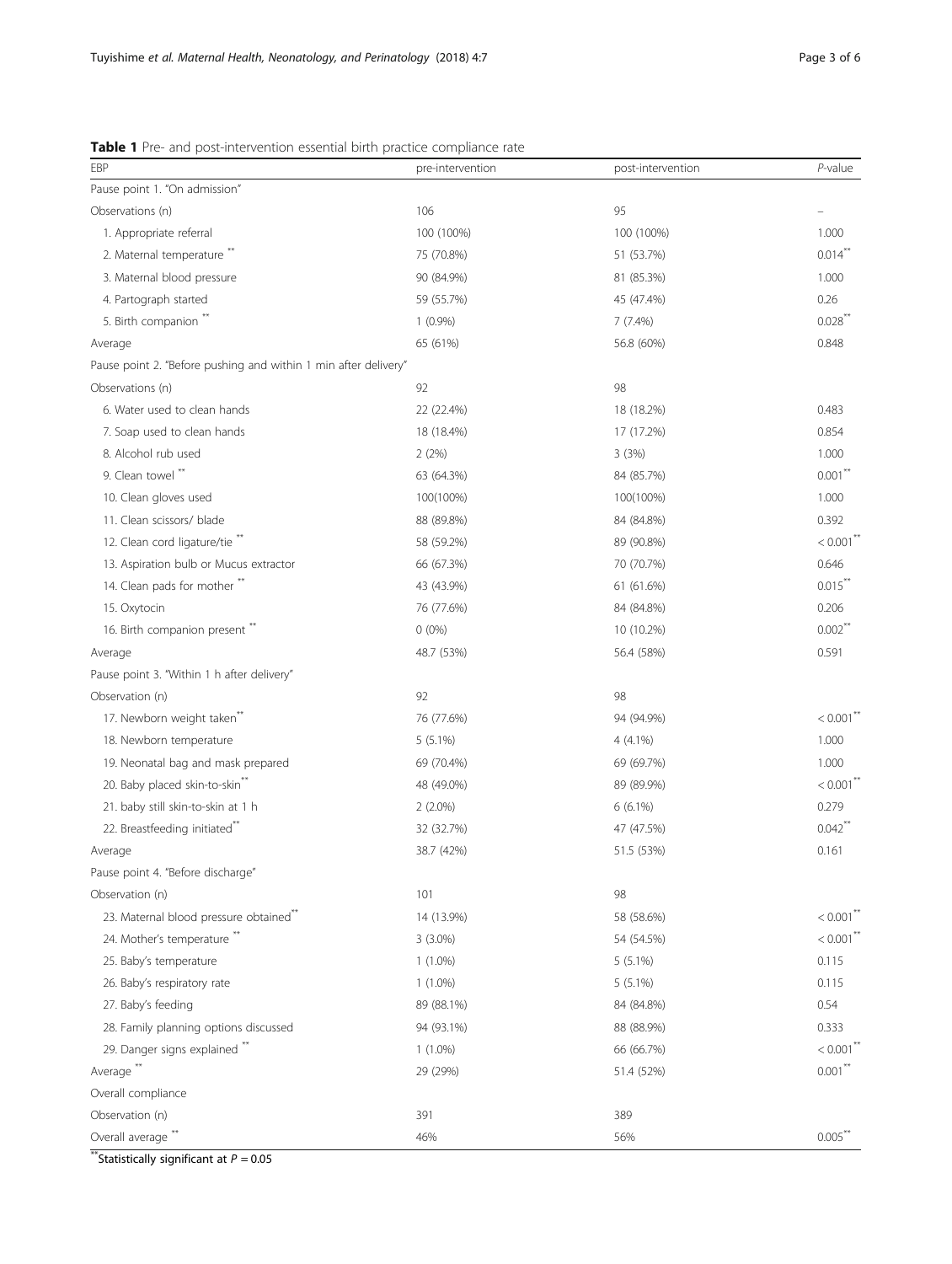importance and objective of this project. Regular feedback was provided to the staff to ensure both timely positive reinforcement and corrective actions. All necessary equipment, included documentations and thermometers, was available for the maternity unit to promote compliance. SCC posters were posted on the walls around the delivery wards as reminders to clinicians of the EBPs and their importance. Staff coaching was also provided during implementation and training.

## Data analysis

The overall compliance rates of EBP at the four pause points, and for each of the 29 EBP items, were compiled and compared before and after the intervention. Chi-Square tests were used for the analyses, using SPSS v.20 with P-value set at 0.05.

## Results

All hospital staff involved in childbirth agreed to participate in the study. In total, 590 patients gave their informed consent to participate in the study, 299 before and 291 after the implementation. All patients from pause point II were also followed for pause point III using the same informed consent.

For all four IV pause points, a total of 391 childbirth EBP events were observed pre-intervention and 389 post-intervention.

The overall compliance rate of EBP practices significantly increased from 46% pre-intervention to 56% postintervention ( $p = 0.005$ ). Three pause points (pause points II, III, and IV) had shown improvement on the compliance of EBP; particularly for pause point  $IV - be$ fore discharge, which significantly increased from 29% pre-intervention to 52% post-intervention ( $p = 0.001$ ). The average compliance rate of EBP during admission (pause point I) showed slight decreased from 61% preintervention to 60% post-intervention, although statistically not significant ( $p = 0.848$ ) (Table [1](#page-2-0)).

Out of the 29 EBPs, 11 (38%) showed statistically significant increase in compliance rates and 1 (3.4%) showed a statistically significant decrease post-intervention. Among the 11 EBPs showing significant improvement, 1 out of 5 was from pause point I, 4 out of 11 from pause point II, 3 out of 6 from pause point III and 3 out of 7 from pause point IV.

The improved EBP from pause point I was 1) birth companion presence on admission  $(P = 0.028)$ ; from pause point II were 2) clean towel use  $(P = 0.001)$ , 3) clean cord ligature/tie use  $(P < 0.001)$ , 4) clean pad for the mother use ( $P = 0.015$ ), 5) birth companion presence before pushing and within 1 min after delivery ( $P = 0.002$ ); from pause point III were 6) newborn weight (P < 0.001), 7) breastfeeding initiation  $(P < 0.001)$ , 8) initiation of baby's skin to skin at 1 min  $(P = 0.042)$ ; and from

pause point IV were 9) maternal blood pressure check before discharge  $(P < 0.001)$ , 10) maternal temperature check before discharge  $(P < 0.001)$ , and 11) danger signs explanation  $(P < 0.001)$  $(P < 0.001)$  $(P < 0.001)$  (Table 1). The EBP with significant decrease from pause point I was maternal temperature on admission  $(P = 0.014)$  (Table [1\)](#page-2-0).

## Discussion

The implementation of the WHO SCC was associated with an overall increase in compliance with EBP by the staff in the maternity ward of Masaka District Hospital, suggesting the feasibility of using the SCC to potentially improve maternal and perinatal care. Our result was consistent with other previous studies although the magnitude of improvement of our study was not as substantial as in other studies [[13](#page-5-0), [14](#page-5-0)]. The study conducted in India showed the EBP compliance rate increase as high as 150% after the introduction of SCC over a period of 3 months evaluation [[13](#page-5-0)]. In contrast, our study postintervention evaluation was only 3 weeks, much shorter than the other study. Such longer evaluation period also may have allowed the involved health care professionals to enhance their competency and familiarity of the EBP using the checklist. Longer-term follow up evaluation in the future may show more comparable changes. The highest increase in EBP was at pause point IV (before discharge), which also had the lowest pre-intervention compliance rate (29%). We speculate that the medical needs of the patients who were ready to be discharged may have been considered relatively less urgent, and thus received less attention and prioritization compared to those of patients at earlier stages of their delivery, particularly if there was a shortage of staff. Measuring the blood pressure and temperature of mother, or explaining the danger signs to the family before discharge could easily be missed or conducted but not properly documented. The introduction of SCC reminded the staff to perform these EBP despite their busy workload. Furthermore, the EBPs at this pause point mostly focus on patient education and prevention of complications after discharge; this kind of tasks requires relatively less human resources and equipment, thus should be easier to accomplish once reminded by the SCC.

The only EBP that showed statistical significant decrease from pre-intervention to post-intervention was taking maternal temperature at pause point I. During the implementation period, there was one staff on leave and the workload was distributed to other staff. From our discussion with them, many staff believed taking the temperature upon admission was relatively less important compared to the other EBP practices during active labor. Thus when the workload is high, the seemingly less important practices is more likely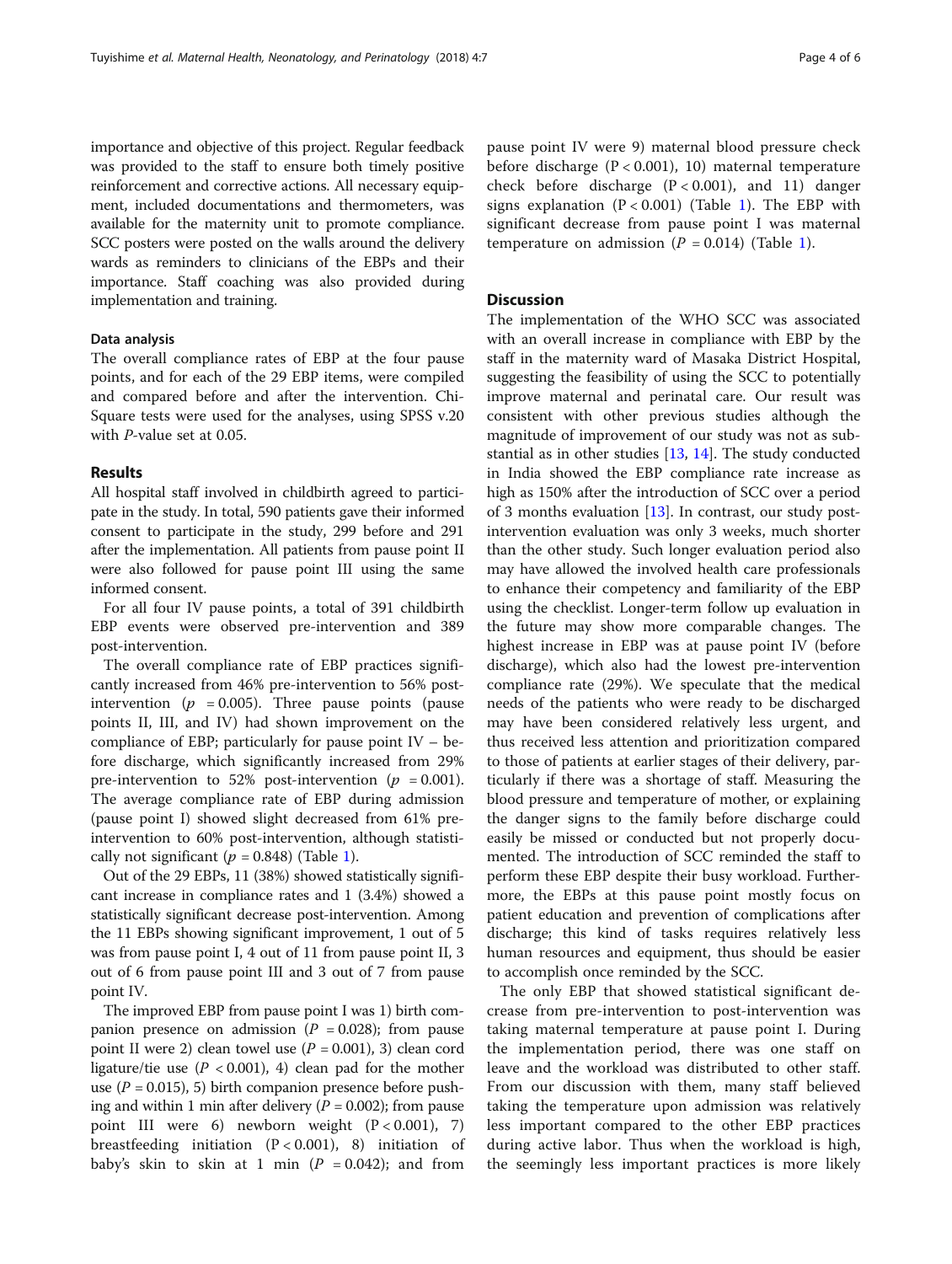to be missed by the staff. However further investigation on this is required.

The keys to the success of the project was the application of many quality improvement principles during training and coaching including strategic problem solving skills, internal ownership, regular monitoring and evaluation, and engagement of leadership [\[17](#page-5-0)–[19\]](#page-5-0). The implementation was taken on using a team approach. The team included the researchers, the clinical director, the head of maternity unit, and the head of post-delivery unit, who all worked collaboratively in the preparation, assessment, implementation, and evaluation. The team not only measured the baseline practices but also assessed the working situation to identify and understand the barriers to proper EBP performance. Feedback was provided to the staff regularly to ensure timely positive reinforcement and corrective actions.

The support from the hospital senior management team and the relevant staff was vital. Clear directives from management allowed the staff to understand the importance of this project. Involving the staff in the maternity ward from the planning stage of the project allowed them to take ownership of it and fostered early buy-in. We identified some highly motivated staff who were eager to improve the performance of their department and volunteered to coach during the implementation period. The early and continuous engagement of key actors helped to build a culture of teamwork and promote sustainability. With the support from the hospital administration and quality improvement team, the WHO Safe Childbirth Checklist has become part of the hospital protocol. All new staff working in the maternity unit will receive an orientation to the checklist. Such support from the hospital could increase the sustainability of the continuous use of the WHO SCC despite the end of this study.

Similar to what was described in other studies [\[20](#page-5-0), [21](#page-5-0)], the implementation of the SCC, including its planning and training activities created an extra workload for the already small staff in the post-delivery unit.

This study has several limitations. Firstly, we could not eliminate Hawthorne effect; we could not control whether or not the staff changed their behavior due to their being observed. However, because the same approach was used both at baseline and postintervention observations, we believe the Hawthrone effect should be similar in both pre- and postintervention data collections. Secondly, our study was conducted in only one district hospital and the results and conclusions may not be applicable to other hospital settings. Thirdly, the patient numbers in our studied was small during the relatively short followup period (3 weeks) compared to some other similar

studies, for example, 3 months evaluation in India [[13\]](#page-5-0) despite we detected statistical significance. Also, the clinical improvement was small, however as staff become more familiar with the SCC, the learning effect will probably increase the compliance rate. Longer term follow-up is needed to understand the sustainability and, naturally, larger study will be needed before any scale up of the project. Lastly, we acknowledge that there is a risk of bias in our study design. By excluding women with pregnancy complications, the study design could have potentially inflated the uptake at pause points 2, 3 and 4. After considerable discussion among hospital management team and project team, we have decided when pregnancy complication occurs, all staff should focus on saving lives rather than worrying about observing behavior and collecting data. By not having an observer in the already limited space room could ensure the health care professionals to be more efficient and not worrying about being observed and thus causing extra stress.

## Conclusion

The implementation of the WHO SCC improved the overall EBP compliance rate in Masaka District Hospital. Determining the root cause of low compliance rate of some EBP may allow for more successful implementation of EBP interventions in the future. After further study, the SCC should be considered for scale up.

#### Abbreviations

EBP: Essential birth practices; MDG: Millennium development goal; SCC: Safe childbirth checklist; SDG: Sustainable development goals; SPSS: Statistical package for the social sciences; WHO: World Health Organization

#### Acknowledgements

The authors would like to thank Nyiramuhire Claudine and Dusabimana Raban for their contribution in data collection, and Uwizeye Marcel, Director of Masaka District Hospital, for supporting the implementation of this project.

#### Funding

All data collection and training costs were covered by Ariadne Labs.

#### Availability of data and materials

The datasets used and/or analyzed during the current study are available from the corresponding author on reasonable request.

#### Authors' contributions

ET and RW led the study design, protocol development, data analysis and manuscript writing. PP, DR, PI and PRB contributed to study design, protocol development and results interpretation. ET led and supervised data collection and led data cleaning. All authors critically reviewed and approved the final manuscript.

#### Ethics approval and consent to participate

Ethical approval was obtained from the University of Rwanda College of Medicine and Health Sciences Institutional Review Board (Reference number No 448/CMHS IRB/2016). Informed consents were obtained from the maternity staff and women being observed.